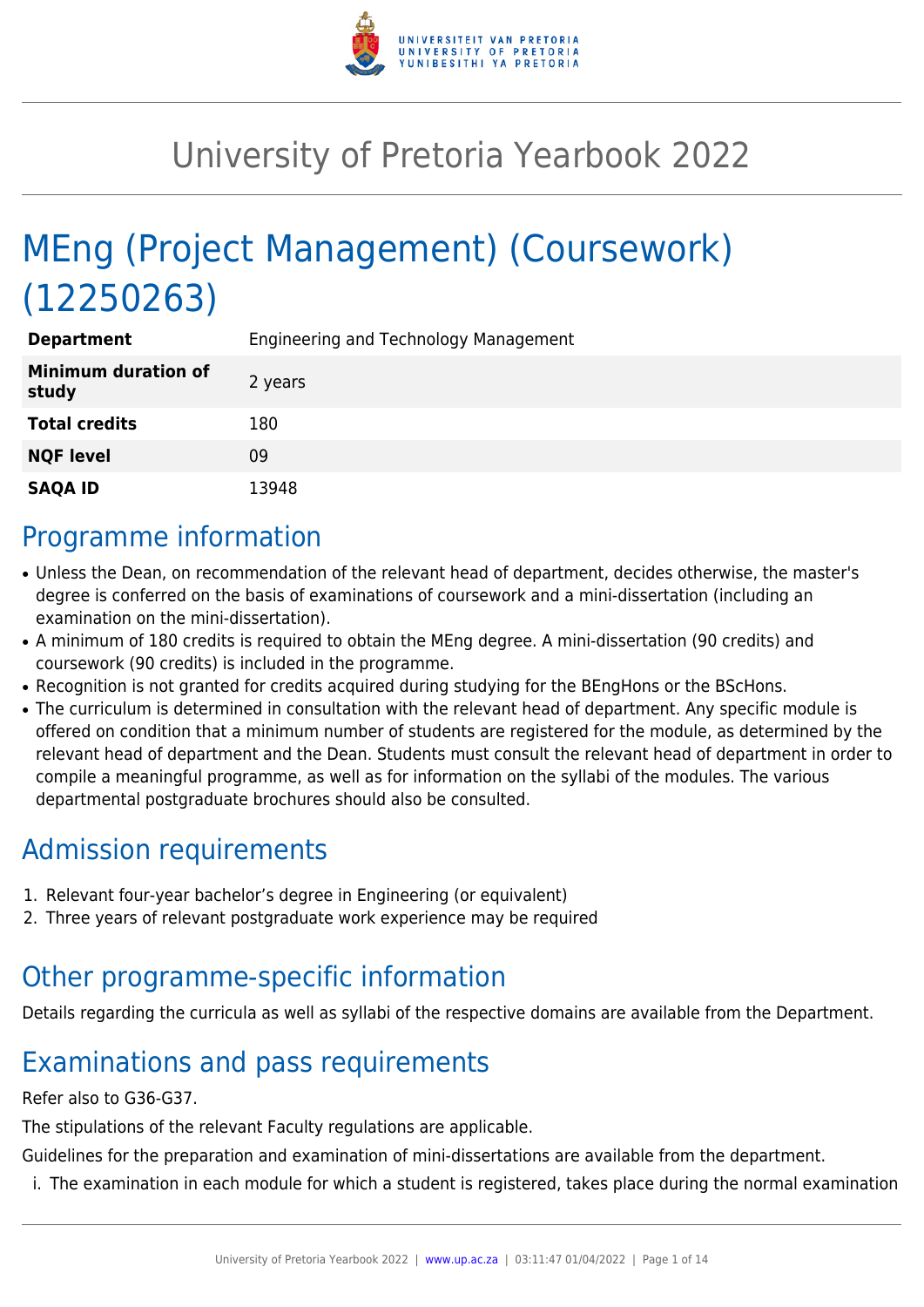

period after the conclusion of lectures (i.e. October/November or May/June).

- ii. A student registered for the master's degree must complete his or her studies within three years provided that the Dean, on recommendation of the relevant head of department, may approve a stipulated limited extension of this period.
- iii. A student must obtain at least 50% in an examination for each module where no semester or year mark is required. A module may only be repeated once.
- iv. In modules where semester or year marks are awarded, a minimum examination mark of 40% and a final mark of 50% is required.
- v. No supplementary or special examinations are granted at postgraduate level.

# Research information

Refer to G40.

A student must by means of a mini-dissertation prove that he or she is capable of planning, instituting and executing a scientific investigation. As part of the examination a student must submit an article and present at the final-year symposium. The article should be based on the research that the student has conducted for the mini-dissertation and be approved by the supervisor. Conferment of the degree may be made subject to compliance with the stipulations of this regulation.

## Pass with distinction

A student who completes the master's degree on grounds of coursework and a mini-dissertation, passes with distinction if a weighted average mark of at least 75% (not rounded) is obtained in the first 180 credits obtained for the degree provided that 90 of these credits are allocated to the mini-dissertation. However, the degree is not awarded with distinction should a student fail any of these modules (excluding modules which have been timeously discontinued). The degree is also not awarded with distinction if a student obtains less than 70% for the mini-dissertation. The degree must be completed within the prescribed study period.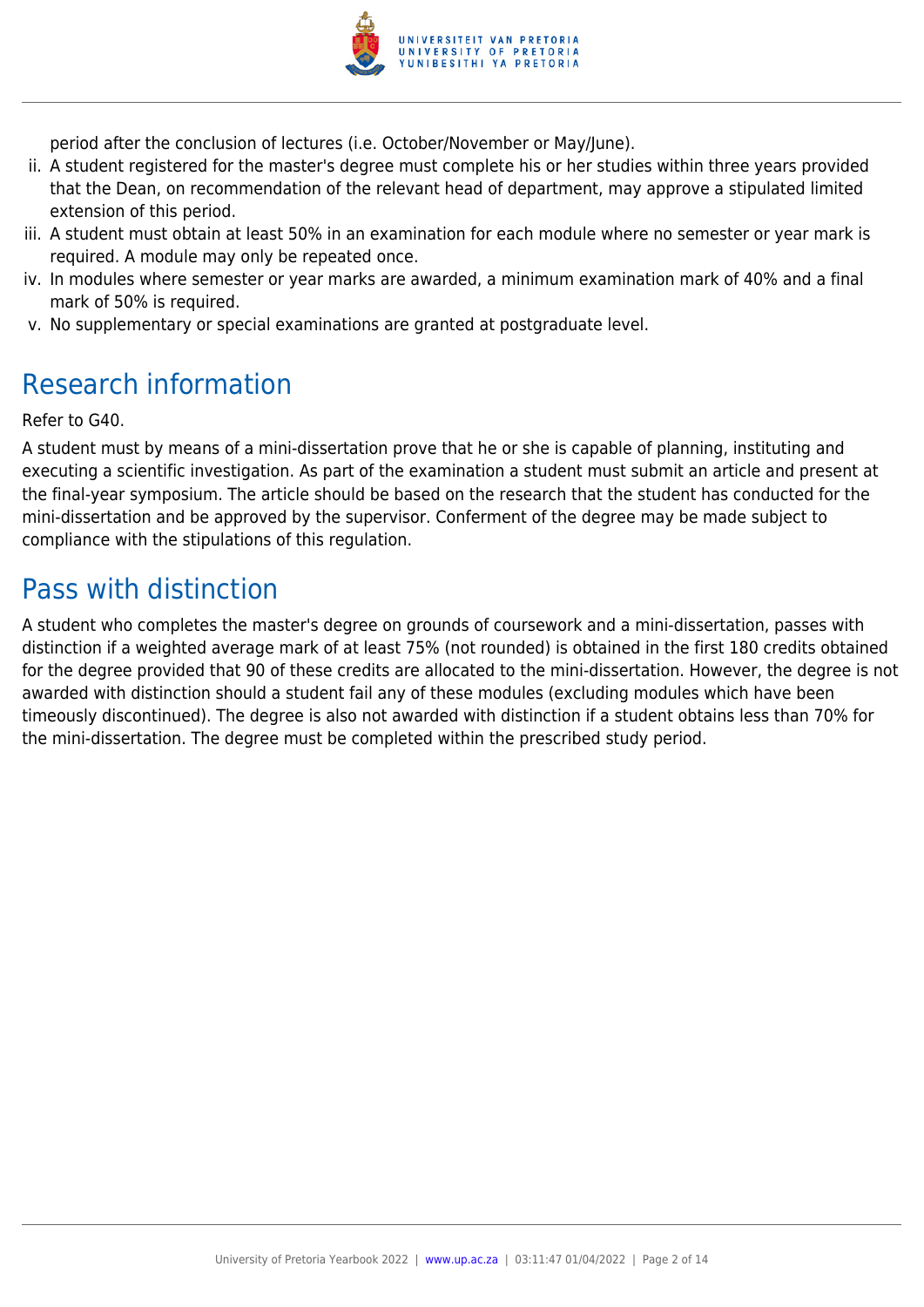

## Curriculum: Year 1

**Minimum credits: 200**

### **Core modules**

#### **Mini-dissertation 899 (IGB 899)**

| <b>Module credits</b>         | 90.00                                 |
|-------------------------------|---------------------------------------|
| <b>NQF Level</b>              | 09                                    |
| <b>Prerequisites</b>          | No prerequisites.                     |
| <b>Language of tuition</b>    | Module is presented in English        |
| <b>Department</b>             | Engineering and Technology Management |
| <b>Period of presentation</b> | Year                                  |

#### **Module content**

A research project on a topic of the student's choice from any of the modules offered by the Graduate School of Technology Management is done. The work takes place under the supervision of a study leader (project adviser). In addition to the satisfactory completion of the report itself, the student also has to prepare an article based on the project and present it at the final-year symposium held during November each year. Evaluation is based on the report content, article, as well as the presentation. A follow-up symposium is also held during May in the next year.

#### **Project organisation 801 (IHR 801)**

| <b>Module credits</b>         | 10.00                                 |
|-------------------------------|---------------------------------------|
| <b>NQF Level</b>              | 09                                    |
| <b>Prerequisites</b>          | No prerequisites.                     |
| <b>Contact time</b>           | 20 contact hours per semester         |
| <b>Language of tuition</b>    | Module is presented in English        |
| <b>Department</b>             | Engineering and Technology Management |
| <b>Period of presentation</b> | Semester 1 or Semester 2              |

#### **Module content**

This module takes an in-depth look at the conscious and unconscious human dynamics that affect the performance of project teams. The importance and complexity of the project manager's leadership role in containing and transforming anxiety into creative and productive energy is emphasised. The systemic relatedness between project teams and the social systems (organisation, industry, nation state) they form part of, and what this asks of the project manager, are explored. The module looks at the dynamics of authority, delegation, roles, boundaries, change, diversity, inclusion and exclusion and how the less obvious dimensions of these dynamics can be observed and responded to. The idea of the system-in-the-mind and how this influences the 'mind-of-the-system' is studied and experienced in class. The module draws on literature form the fields of organisational behaviour, leadership, systems psychodynamics and group relations. The module consists of selfstudy, experiential discussions in class, group work and individual work.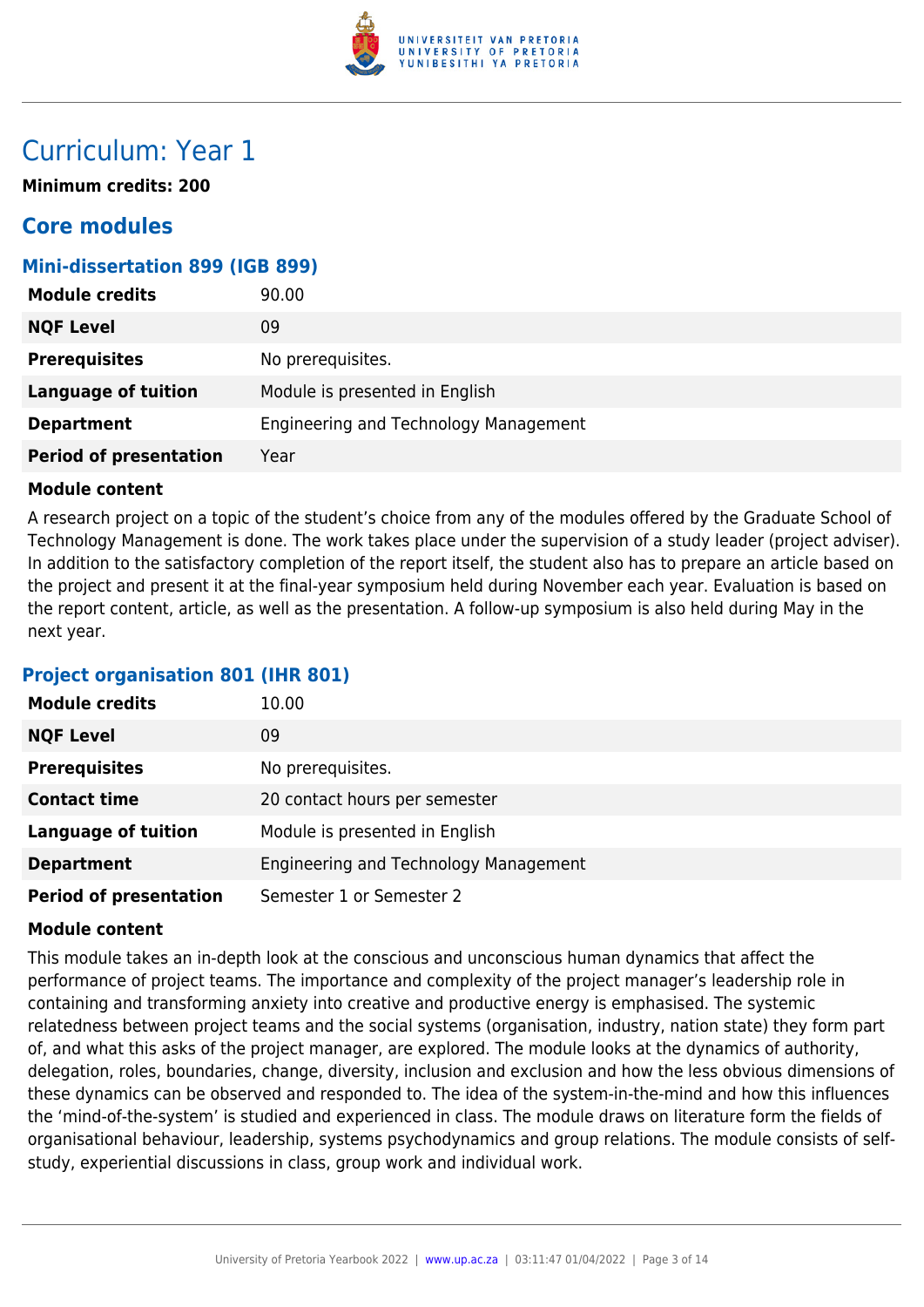

#### **Project planning 802 (IMP 802)**

| <b>Module credits</b>         | 10.00                                 |
|-------------------------------|---------------------------------------|
| <b>NQF Level</b>              | 09                                    |
| <b>Prerequisites</b>          | No prerequisites.                     |
| <b>Contact time</b>           | 20 contact hours per semester         |
| <b>Language of tuition</b>    | Module is presented in English        |
| <b>Department</b>             | Engineering and Technology Management |
| <b>Period of presentation</b> | Semester 1 or Semester 2              |

#### **Module content**

Project Planning introduces the learner to the basic concepts of project management. This module will set the scene for the rest of the MPM programme and addresses project management principles, standards, guidelines, institutes, certifications, professionalism and best practices. Defining and designing a project life-cycle is discussed followed by the process of initiating and planning a project. The importance of a well-defined scope statement and work-breakdown structure are explained which will include needs analysis, user requirement definitions and systems thinking. Time management remains integral with different scheduling techniques addressed and applied. The last part of the module provides an overview of the module to follow and how each will fit into the total discipline of project management.

#### **Finance and cost management 802 (IPF 802)**

| <b>Module credits</b>         | 10.00                                 |
|-------------------------------|---------------------------------------|
| <b>NQF Level</b>              | 09                                    |
| <b>Prerequisites</b>          | No prerequisites.                     |
| <b>Contact time</b>           | 20 contact hours per semester         |
| <b>Language of tuition</b>    | Module is presented in English        |
| <b>Department</b>             | Engineering and Technology Management |
| <b>Period of presentation</b> | Semester 1 or Semester 2              |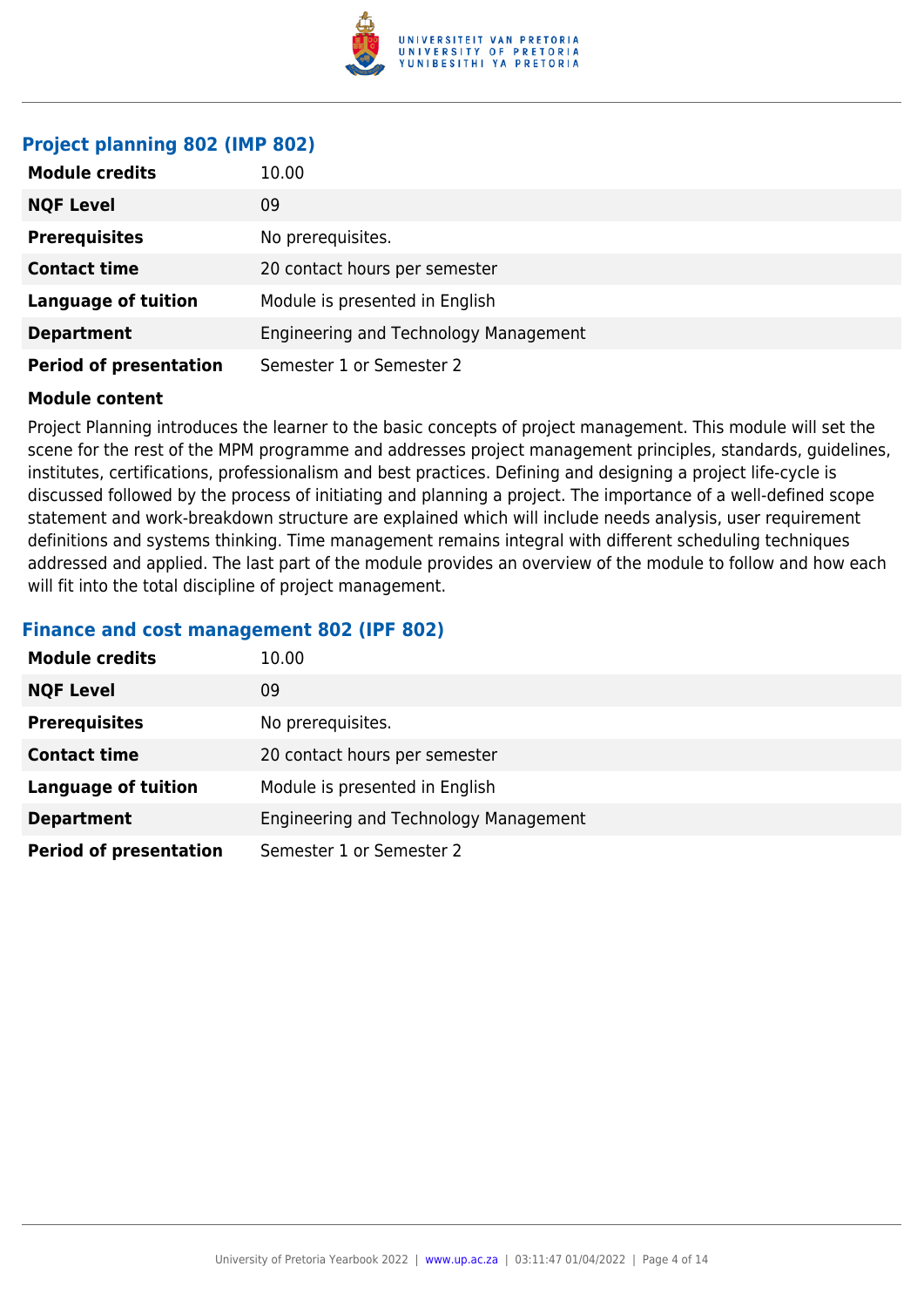

The role of the engineer is to apply the wealth of scientific knowledge to produce products and services for the benefit of mankind. A design can demonstrate excellence in technical achievements but if the end user cannot afford it, the whole project will be one of futility. Taking into account the vast sums of money involved in the design, development of products and establishment of production facilities, poorly managed projects can seriously damage the profitability and survival of a company.

This module creates an opportunity for the learner to be acquainted with the theoretical principles and practical applications of finance and cost management aspects as applied to projects and programmes. To achieve this objective, it is necessary to:

- Firstly, clarify the study field of engineering economics and its function in the decision-making process,
- Secondly, to understand the elementary principles of cost estimation, allocation of cost elements and, financial risk management,
- Thirdly, to understand the cost control principles in the management of a project or programme

#### **Procurement and contract management 801 (IPJ 801)**

| <b>Module credits</b>         | 10.00                                 |
|-------------------------------|---------------------------------------|
| <b>NQF Level</b>              | 09                                    |
| <b>Prerequisites</b>          | No prerequisites.                     |
| <b>Contact time</b>           | 20 contact hours per semester         |
| <b>Language of tuition</b>    | Module is presented in English        |
| <b>Department</b>             | Engineering and Technology Management |
| <b>Period of presentation</b> | Semester 1 or Semester 2              |

#### **Module content**

Most projects contract out some if not all project work to other organisations or internally. Procurement is the process of selecting, contracting and acquiring goods, services or works from an external source and is thus a vital part of project management. The objective of this module is that learners are able to select and apply a meaningful and sensible procurement strategy appropriate to the project. Topics to be covered include the procurement decision; law of contract, the procurement process; various aspects of procurement planning such as procurement methods, source selection, risk allocation, contracting strategies, contract payment types, standard forms of contract; control and dispute resolution.

#### **Information technology and service project management 803 (IPK 803)**

| <b>Module credits</b>      | 10.00                                 |
|----------------------------|---------------------------------------|
| <b>NQF Level</b>           | 09                                    |
| <b>Prerequisites</b>       | No prerequisites.                     |
| <b>Contact time</b>        | 20 contact hours per semester         |
| <b>Language of tuition</b> | Module is presented in English        |
| <b>Department</b>          | Engineering and Technology Management |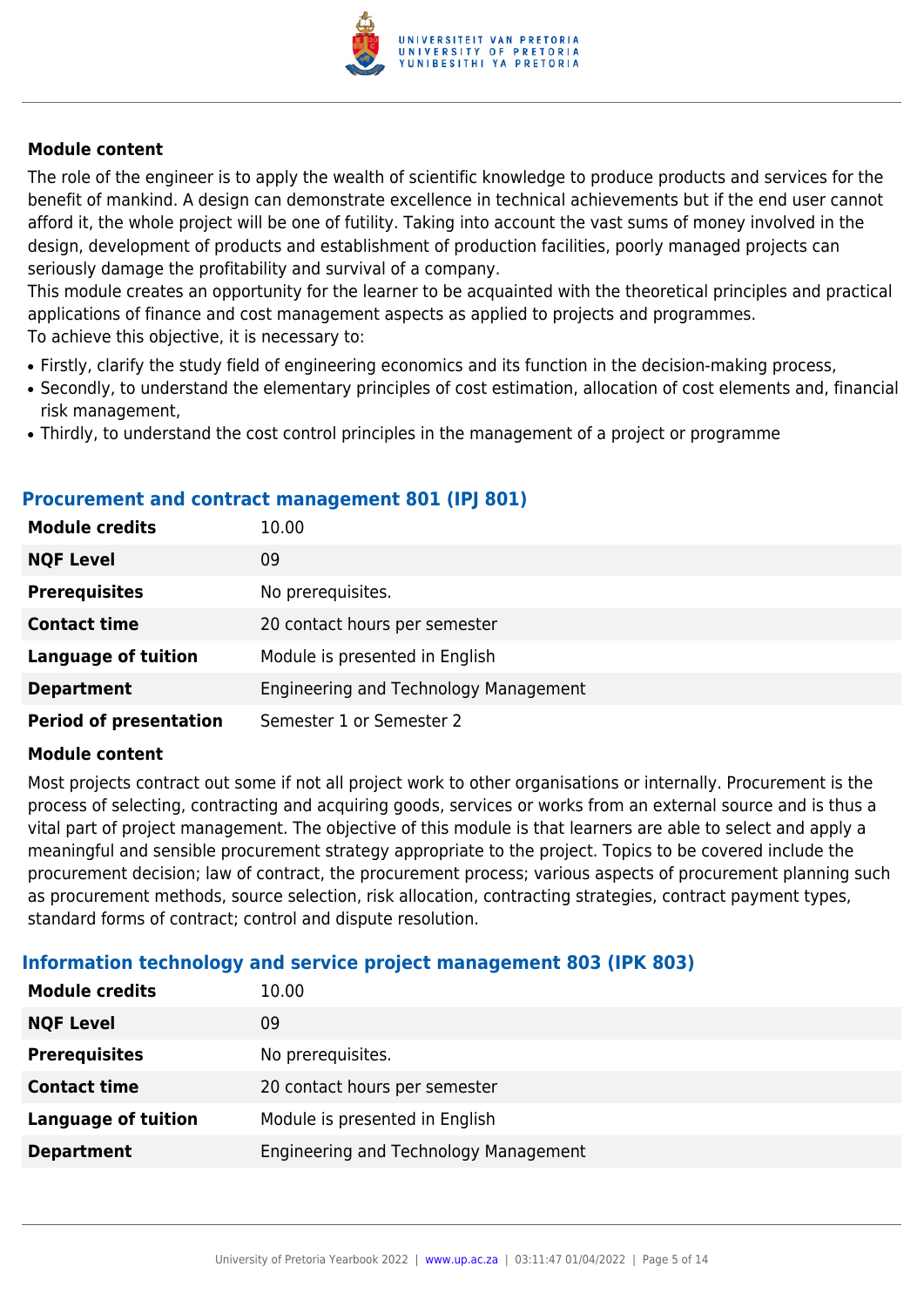

#### **Period of presentation** Semester 1 or Semester 2

#### **Module content**

IT and service project management looks at the process of planning, organising and executing projects that achieve an organisations' specific information technology (IT) and/or service goals. Given the growth of these two industries, the objective of this module is that learners gain a practical and theoretical foundation for managing IT and service projects, while also being exposed to the latest trends, innovations and techniques (e.g. Agile) in these two related management fields. At the completion of this module learners will have gained the knowledge and skills to lead effectively and creatively by using systems thinking to solve challenges in IT product and/or service design, development, and innovation.

#### **Quality and integration management 801 (IQM 801)**

| <b>Module credits</b>         | 10.00                                 |
|-------------------------------|---------------------------------------|
| <b>NQF Level</b>              | 09                                    |
| <b>Prerequisites</b>          | No prerequisites.                     |
| <b>Contact time</b>           | 20 contact hours per semester         |
| <b>Language of tuition</b>    | Module is presented in English        |
| <b>Department</b>             | Engineering and Technology Management |
| <b>Period of presentation</b> | Semester 1 and Semester 2             |

#### **Module content**

The module details the quality journey in projects and how all project knowledge areas are integrated into a final project plan to ensure the quality of project management. It further addresses the quality of the project's products through the proper definition of the project business case, scope definition and the breakdown of the project's products into manageable deliverables that will meet stakeholder expectations. Though specification development of the deliverables using quality planning (QP) techniques, the quality metrics or quality measurement criteria for the specification will be established. These criteria will form part of the project's quality assurance plan (QAC) which is integrated with the project's life cycle and schedule as well as management and approval authorities. Quality control (QC) and quality assurance (QA) processes and activities to test, verify and audit product, support as well as managerial processes and deliverables are also discussed and non-conforming elements are recommended for improvement through the use of quality improvement tools and techniques. The use of quality standards and methodologies to enhance the quality of projects is also discussed. The module concludes with the development of an integrated project plan, incorporation all knowledge areas addressed in the different modules of the programme.

| <b>Module credits</b>      | 10.00                                 |
|----------------------------|---------------------------------------|
| <b>NQF Level</b>           | 09                                    |
| <b>Prerequisites</b>       | No prerequisites.                     |
| <b>Contact time</b>        | 20 contact hours per semester         |
| <b>Language of tuition</b> | Module is presented in English        |
| <b>Department</b>          | Engineering and Technology Management |
|                            |                                       |

### **Risk management 801 (IRI 801)**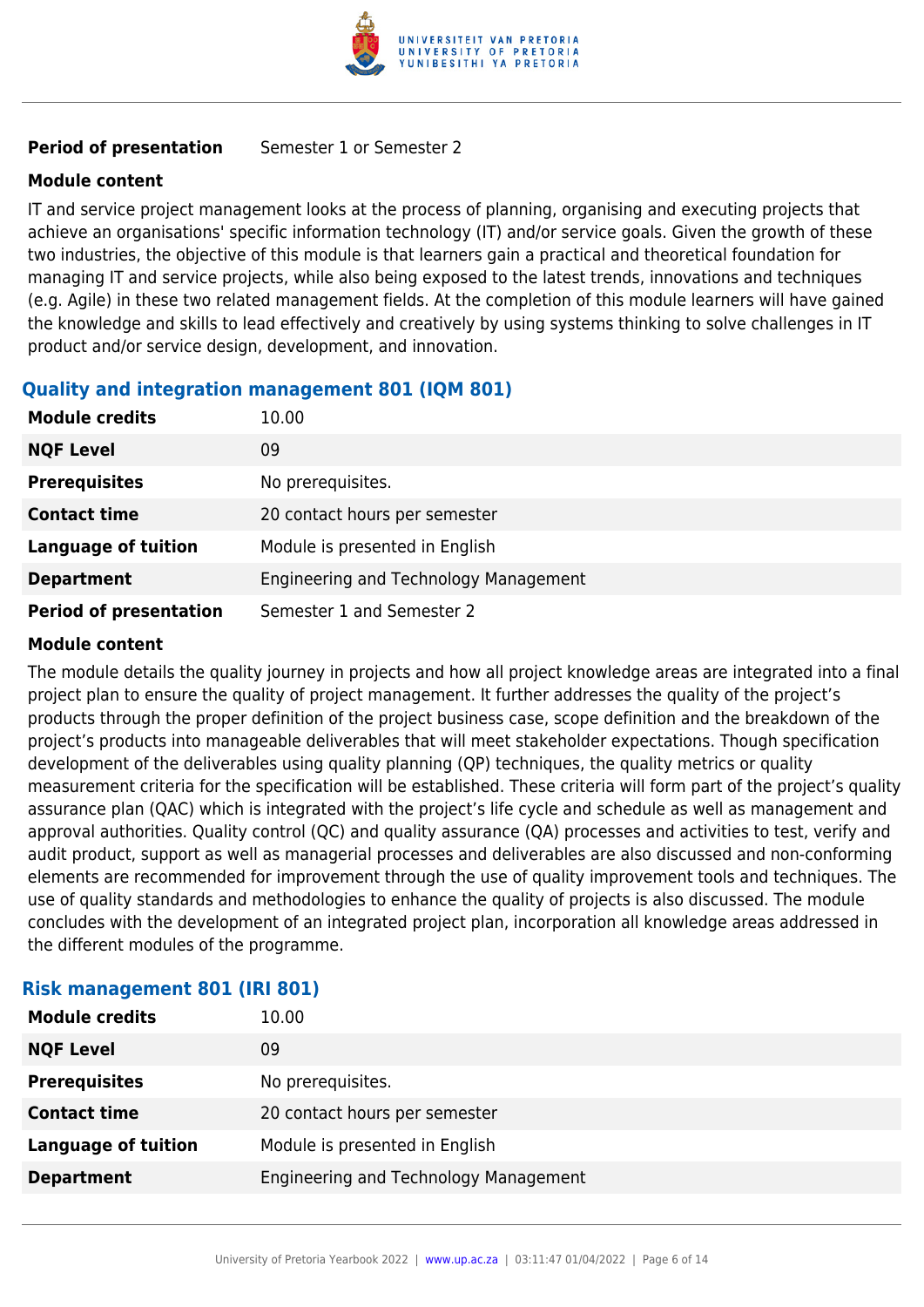

#### **Period of presentation** Semester 1 or Semester 2

#### **Module content**

This module focuses on insight in the field of risk management and the application of the basic principles of risk identification, assessment, treatment and control in the business enterprise and also systems technology innovation and project management. Theory and practice are important and a number of case studies are used to illustrate the application of risk management in various functional areas of the enterprise. Risk can be defined as "the presence of adverse events or conditions that can threaten the survival of the system, or prevent the objectives of the system to be achieved". All systems including project or technology systems, natural and human-made, are exposed to risk and this risk should be managed in a responsible way by any business enterprise. The risk exposure of modern organisations is increasing due to complex technical systems, resource structures, processes and interactions. The risk management process involves establishing the goals and objectives for the organisation or functional unit, identifying the risks, quantifying and prioritising the risks, developing responses to the high priority risks, and monitoring the operations. Business enterprises in the manufacturing and service industries have a number of functional areas and processes that are interlinked. Risk management and decision analysis are therefore applied in development of new products or services, operations, maintenance, projects, safety and security. The module also includes aspects of detailed risk analysis such as risk simulation, etc.

#### **Project systems engineering 802 (ISE 802)**

| <b>Module credits</b>         | 10.00                                 |
|-------------------------------|---------------------------------------|
| <b>NQF Level</b>              | 09                                    |
| <b>Prerequisites</b>          | No prerequisites.                     |
| <b>Contact time</b>           | 20 contact hours per semester         |
| <b>Language of tuition</b>    | Module is presented in English        |
| <b>Department</b>             | Engineering and Technology Management |
| <b>Period of presentation</b> | Semester 1 or Semester 2              |

#### **Module content**

The PSE process is discussed within the context of the technology-based enterprise. The first objective is to conceptualise and model a tech-based enterprise in terms of core business processes and the interaction amongst them. SE processes are hence understood in the context of the project and organisation. The concepts of "system, project and process" are explained.

The design and development of the total system for the total system life-cycle, taking into account the requirements of all stakeholders is the heart of PSE.

All stakeholders and their requirements are identified, described and managed over time. The system life-cycle stages/phases and related system design processes are focused upon. A number of SE topics, e.g. information and configuration management, life-cycle cost, quality of design, downstream "design to" requirements and logistics are touched on. SE planning within the bigger project plan is investigated. The important and integrating role of the project manager to make SE successful, particularly in the early phases of the project, is highlighted.

#### **Construction management 803 (KBS 803)**

**Module credits** 10.00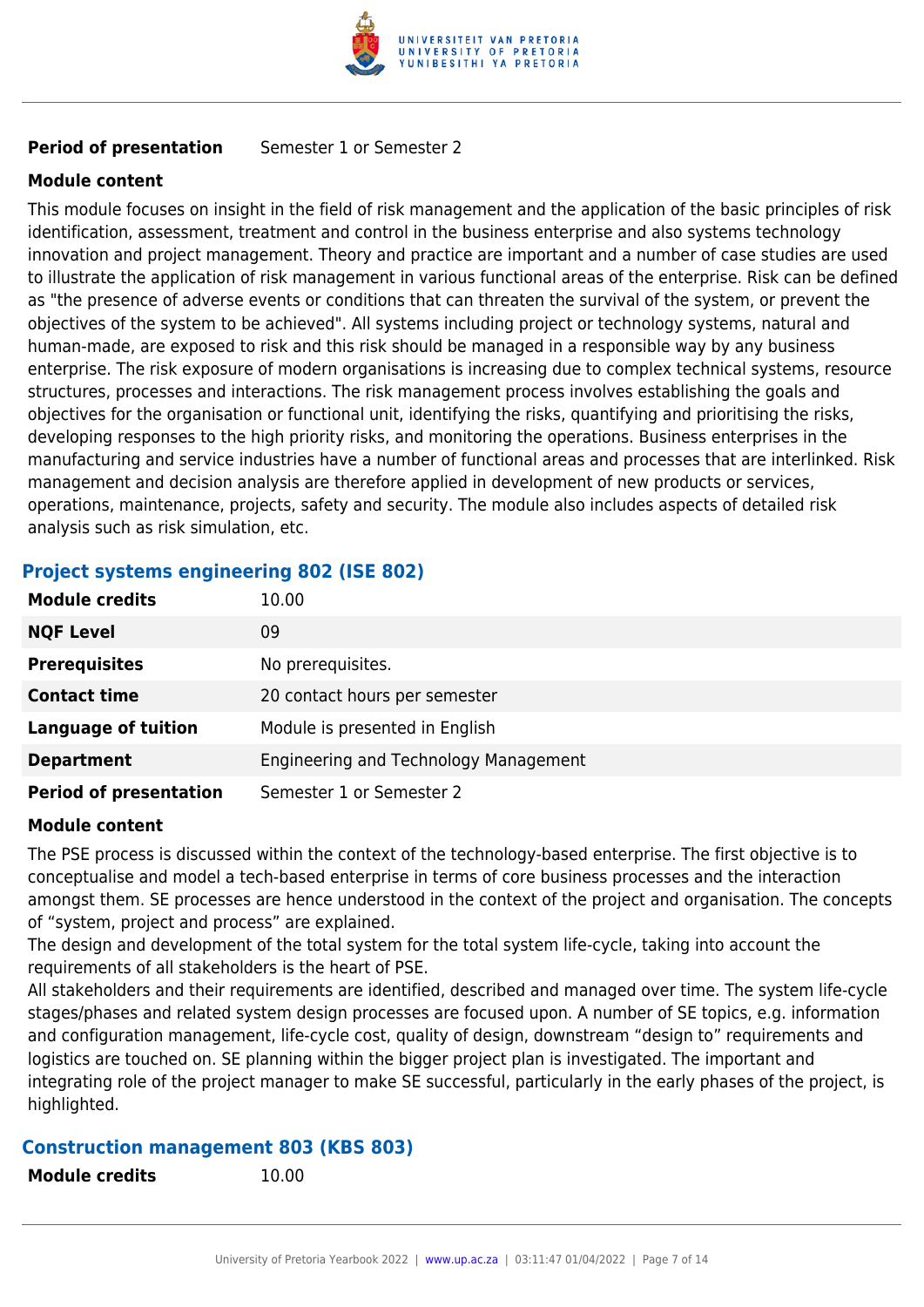

| <b>NQF Level</b>              | 09                             |
|-------------------------------|--------------------------------|
| <b>Prerequisites</b>          | No prerequisites.              |
| <b>Contact time</b>           | 20 contact hours per semester  |
| <b>Language of tuition</b>    | Module is presented in English |
| <b>Department</b>             | <b>Construction Economics</b>  |
| <b>Period of presentation</b> | Semester 1 or Semester 2       |

The domain addresses the specific needs of the project manager active in the construction industry. An overview of the local and international best practise is provided. Organisational structures and role players within the construction industry are studied. The construction project management life cycle is addressed with specific reference to the design and construction processes.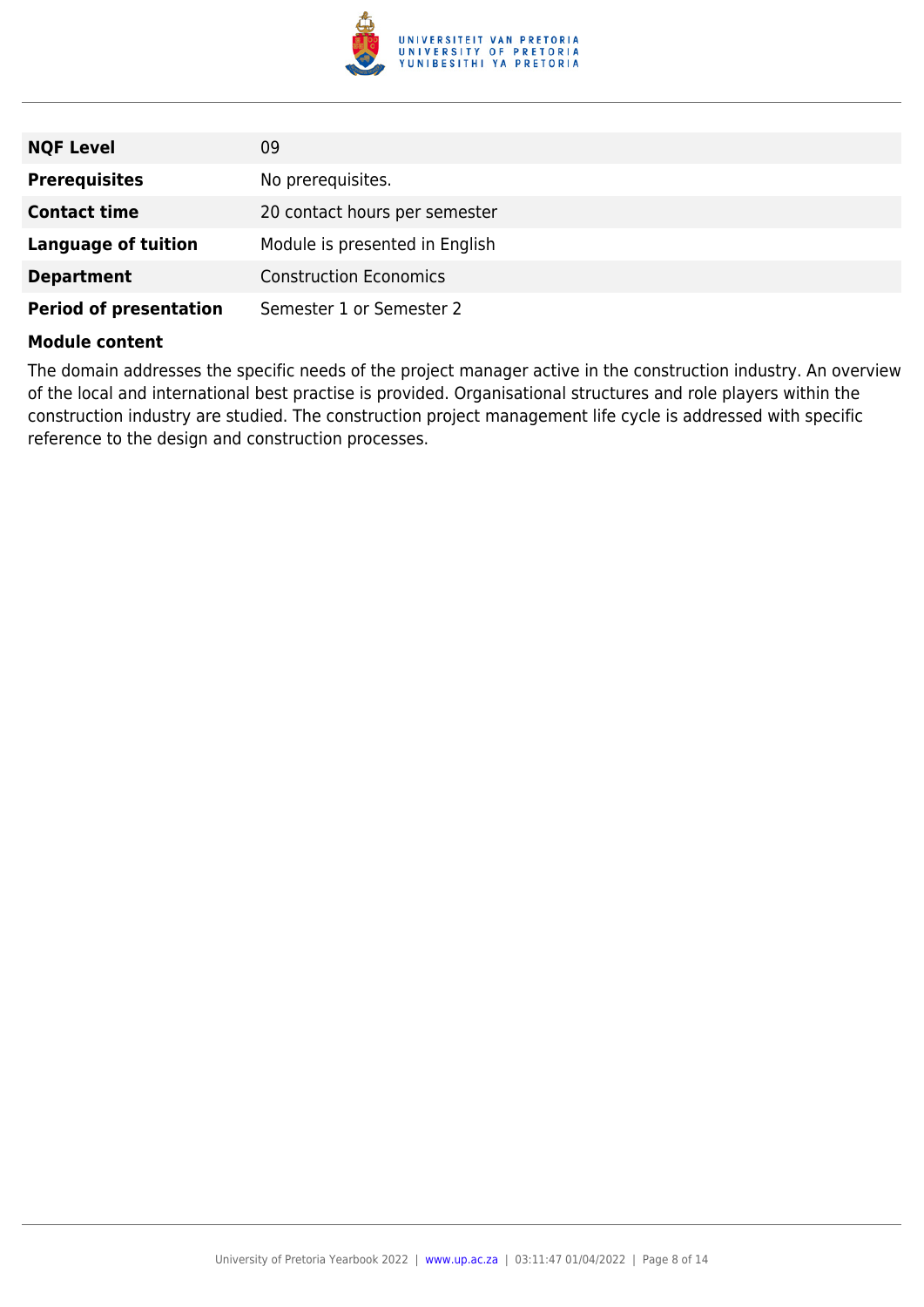

## Curriculum: Final year

**Minimum credits: 200**

### **Core modules**

#### **Mini-dissertation 899 (IGB 899)**

| <b>Module credits</b>         | 90.00                                 |
|-------------------------------|---------------------------------------|
| <b>NQF Level</b>              | 09                                    |
| <b>Prerequisites</b>          | No prerequisites.                     |
| <b>Language of tuition</b>    | Module is presented in English        |
| <b>Department</b>             | Engineering and Technology Management |
| <b>Period of presentation</b> | Year                                  |

#### **Module content**

A research project on a topic of the student's choice from any of the modules offered by the Graduate School of Technology Management is done. The work takes place under the supervision of a study leader (project adviser). In addition to the satisfactory completion of the report itself, the student also has to prepare an article based on the project and present it at the final-year symposium held during November each year. Evaluation is based on the report content, article, as well as the presentation. A follow-up symposium is also held during May in the next year.

### **Elective modules**

#### **Systems thinking 801 (IBI 801)**

| <b>Module credits</b>         | 10.00                                 |
|-------------------------------|---------------------------------------|
| <b>NQF Level</b>              | 09                                    |
| <b>Prerequisites</b>          | No prerequisites.                     |
| <b>Contact time</b>           | 20 contact hours per semester         |
| <b>Language of tuition</b>    | Module is presented in English        |
| <b>Department</b>             | Engineering and Technology Management |
| <b>Period of presentation</b> | Semester 1 or Semester 2              |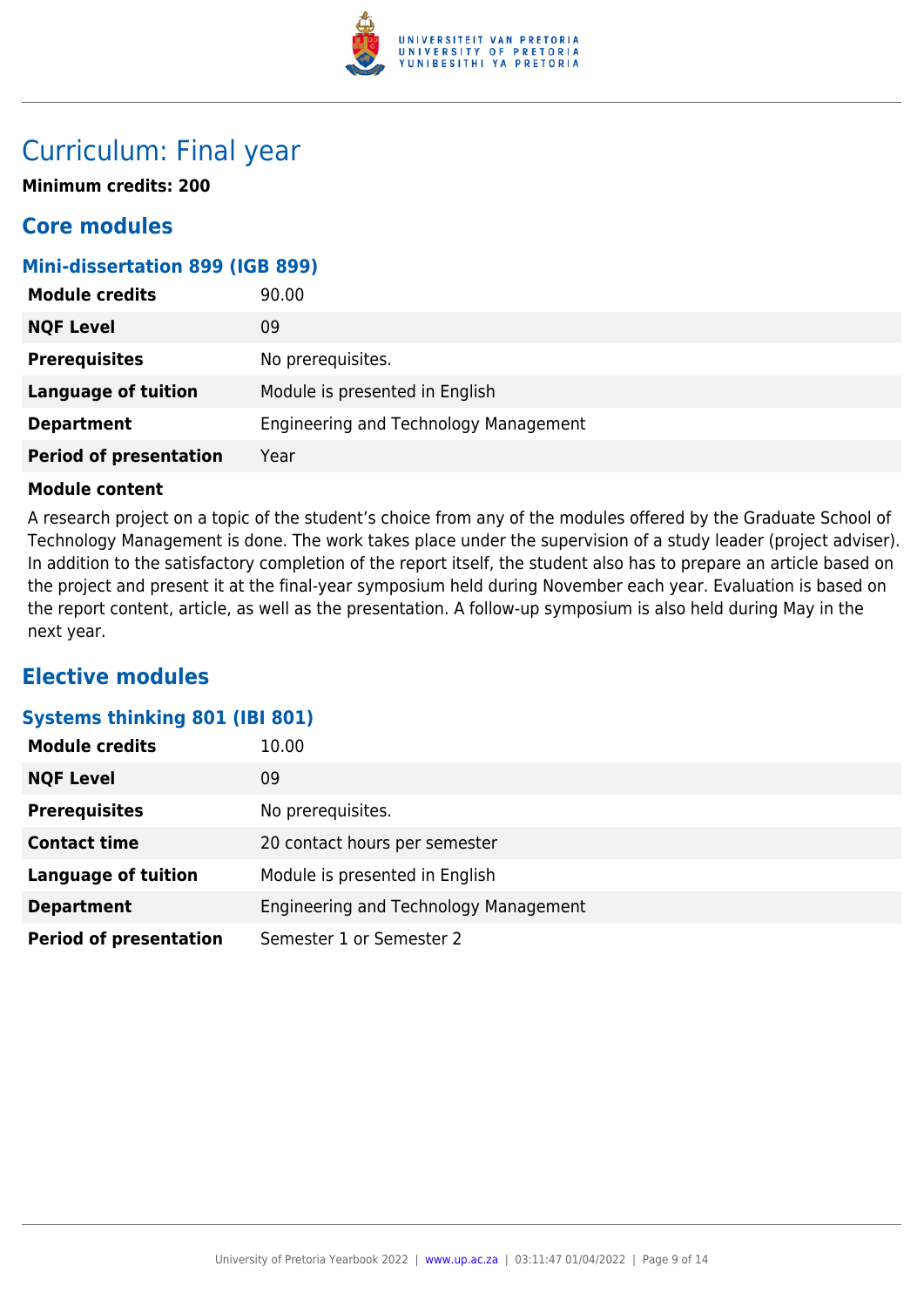

The modern world consists of "systems". This is evident from everyday discussions. Statements such as "The system failed us", or "The national energy system is under pressure" abound. Most people have little or no understanding of what a system is, or how to deal with it. Digging deeper into the concept of "system" leads one to realise that engineers and scientists without any working knowledge of "systems thinking", or as some describe it, "thinking in systems", rarely succeed when attempting to solve the problems of our time mainly because they do not know how to deal with trending patterns. Peter Senge, author of the book The Fifth Discipline and well-known systems thinker, defines systems thinking as "both a thinking skill and a language for understanding and working with complexity". This module will provide you with the know-how and tools to achieve the desired outcomes in your real-world environment, notably when that world includes complex and wicked problems. The real-world in this case includes people as well. This module will challenge almost everything you have been taught to date. After completing this module you will view the world in a different way. You will become a big-picture thinker who can transcend your own discipline with ease. The module includes the history and benefits of systems thinking, systems thinking terminology, managing interrelationships, overview of appropriate tools and methodologies including system dynamics, soft systems methodology, systemigrams, etc. These will be illustrated further by applying them to relevant case studies. This module is the ideal complement to systems engineering, which focuses mainly on hard systems whereas systems thinking focuses on soft systems.

The role of projects in realising (more) sustainable business strategies and a more sustainable society is one of the emerging topics in project management. From the literature on this topic, two types of relationship between sustainability and project management appear: the sustainability of the project's product, the deliverable the project realises, and the sustainability of the project's process of delivering and managing the project. The first relationship, sustainable projects, is well studied and addressed, for example in relationship to eco-design and 'green' construction. The second relationship, sustainable project management, is emerging as a new 'school of thought' in project management.

As project managers play a pivotal role in the sustainability of their projects, this module will discuss the 'why?', 'what?' and 'how?' of sustainable project management. The lectures will discuss the concepts of sustainability, the role of projects in sustainability, the impact of sustainability on project management, the integration of sustainability in the project management process and the structure of a 'Sustainability Management Plan'.

| <b>Module credits</b>         | 10.00                                 |
|-------------------------------|---------------------------------------|
| <b>NQF Level</b>              | 09                                    |
| <b>Prerequisites</b>          | No prerequisites.                     |
| <b>Contact time</b>           | 20 contact hours per semester         |
| <b>Language of tuition</b>    | Module is presented in English        |
| <b>Department</b>             | Engineering and Technology Management |
| <b>Period of presentation</b> | Semester 1 or Semester 2              |

#### **Industrial marketing 801 (IIM 801)**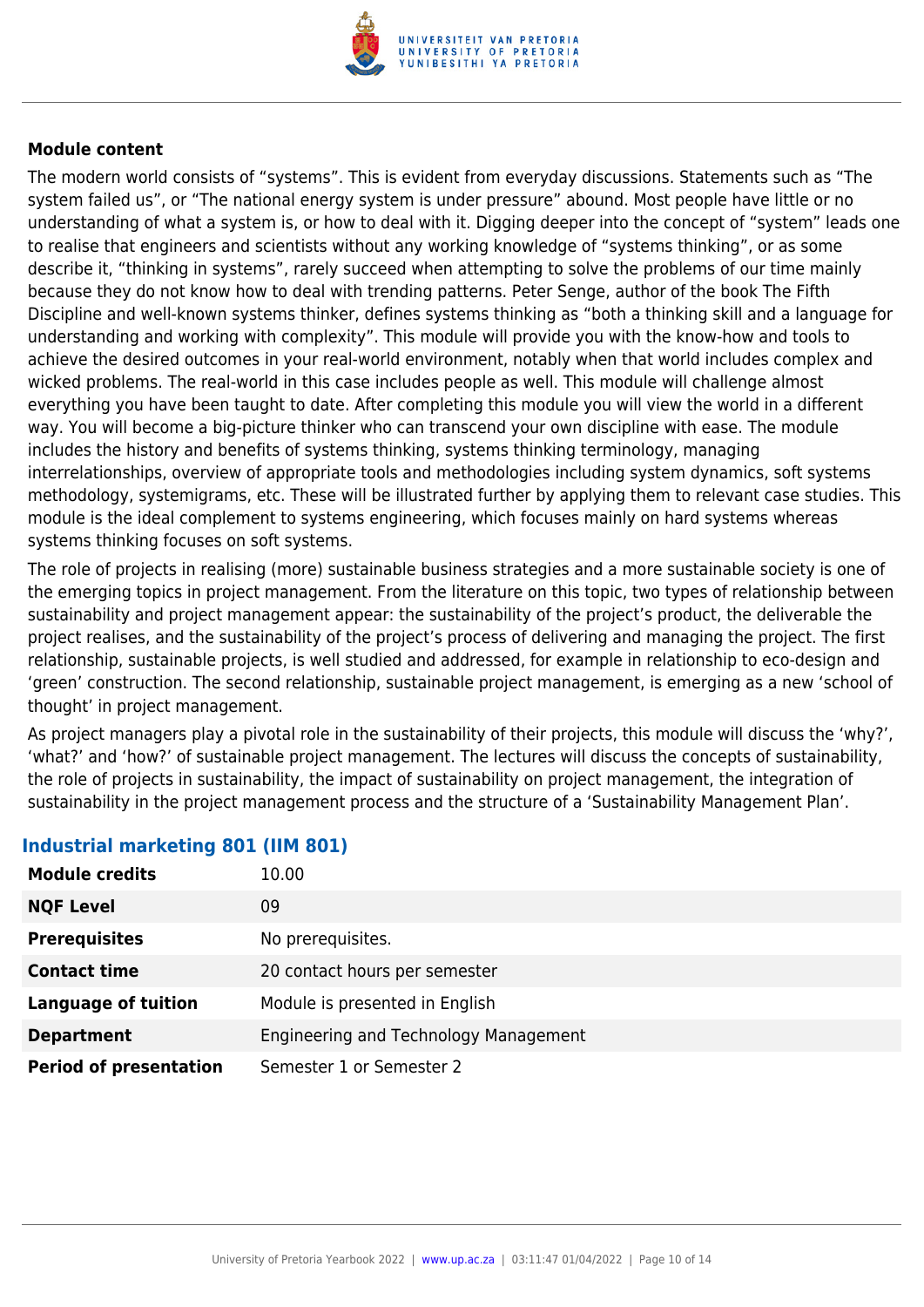

This module will primarily address marketing in the industrial environment, not commercial environment. It is based on the principles of business to business marketing (B2B) as well as services marketing. The primary objective of this module is to provide students from a technology or engineering background with a thorough foundation of basic marketing principles and how it can be applied in practice. The areas of market segmentation, macro and micro market environment, developing a value proposition, and understanding buyer behaviour will be explained. Services marketing will include: service development and design, pricing aspects, how services are delivered, how to manage employees and customers in service delivery, managing demand and supply, marketing communication aspects, building customer relationships and loyalty, and how to recover service failures.

### **Commercialisation and intellectual property 881 (IKG 881)**

| <b>Module credits</b>         | 10.00                                 |
|-------------------------------|---------------------------------------|
| <b>NQF Level</b>              | 09                                    |
| <b>Prerequisites</b>          | No prerequisites.                     |
| <b>Contact time</b>           | 20 contact hours per semester         |
| <b>Language of tuition</b>    | Module is presented in English        |
| <b>Department</b>             | Engineering and Technology Management |
| <b>Period of presentation</b> | Semester 1 or Semester 2              |

#### **Module content**

Modern societies increasingly depend on the development and successful commercialisation of new technology that may exist either in the form of knowledge, process, product, service, or combinations of these forms. The module addresses principles and practices required to identify and package technology so as to increase the chance of successful commercialisation. The module highlights the significance of the systems of innovation concept and emphasises the integration of innovation and technology management with entrepreneurial flair in order to facilitate successful commercialisation of technology towards the generation of economic growth, wealth and prosperity. Candidates studying the module will be required to analyse case studies and to carry out a practical exercise.

#### **Knowledge and information management 884 (ILB 884)**

**Module credits** 10.00

| <b>Module credits</b>         | 10.00                          |
|-------------------------------|--------------------------------|
| <b>NQF Level</b>              | 09                             |
| <b>Prerequisites</b>          | No prerequisites.              |
| <b>Contact time</b>           | 20 contact hours per semester  |
| <b>Language of tuition</b>    | Module is presented in English |
| <b>Department</b>             | <b>Informatics</b>             |
| <b>Period of presentation</b> | Semester 1 or Semester 2       |
|                               |                                |

### **Legal aspects 803 (ILC 803)**

| <b>Module credits</b> |
|-----------------------|
|-----------------------|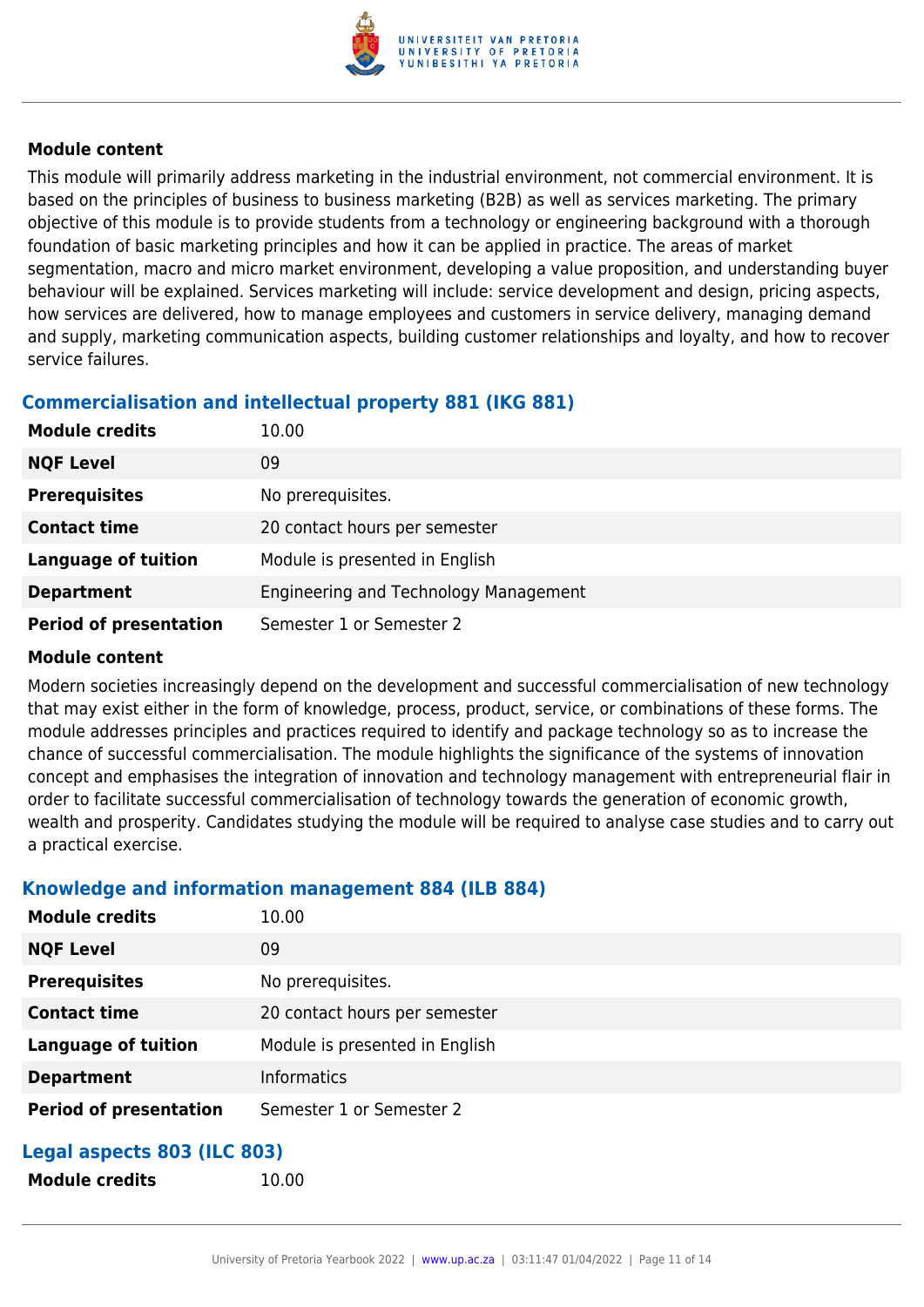

| <b>NQF Level</b>              | 09                                    |
|-------------------------------|---------------------------------------|
| <b>Prerequisites</b>          | No prerequisites.                     |
| <b>Contact time</b>           | 20 contact hours per semester         |
| <b>Language of tuition</b>    | Module is presented in English        |
| <b>Department</b>             | Engineering and Technology Management |
| <b>Period of presentation</b> | Semester 1 or Semester 2              |

The objective of this module is to present the basic principles of the law with which the project manager has to deal with during the planning and execution of a project. An introduction is presented on the sources of law, the structure of the South African legal system and representatives sources of obligations. The general law of contract is done in great detail with special reference to clauses used in contracts, different types of contracts as well as breach and remedies. Practical examples are given to enable the student to understand how the law is applied in practice. Special attention is then given to the law of purchase and sale and to construction/engineering law (letting and hiring of work). Further attention is also given to aspects of labour law and alternative dispute resolution. Another relevant aspect discussed in less detail is representation (agency).

#### **Sustainable management 802 (ILE 802)**

| <b>Module credits</b>         | 10.00                                 |
|-------------------------------|---------------------------------------|
| <b>NQF Level</b>              | 09                                    |
| <b>Prerequisites</b>          | No prerequisites.                     |
| <b>Contact time</b>           | 20 contact hours per semester         |
| <b>Language of tuition</b>    | Module is presented in English        |
| <b>Department</b>             | Engineering and Technology Management |
| <b>Period of presentation</b> | Semester 1 or Semester 2              |

#### **Module content**

The role of projects in realising (more) sustainable business strategies and a more sustainable society is one of the emerging topics in project management. From the literature on this topic, two types of relationship between sustainability and project management appear: the sustainability of the project's product, the deliverable the project realises, and the sustainability of the project's process of delivering and managing the project. The first relationship, sustainable projects, is well studied and addressed, for example in relationship to eco-design and 'green' construction. The second relationship, sustainable project management, is emerging as a new 'school of thought' in project management.

As project managers play a pivotal role in the sustainability of their projects, this course will discuss the 'why?', 'what?' and 'how?' of sustainable project management. The lectures will discuss the concepts of sustainability, the role of projects in sustainability, the impact of sustainability on project management, the integration of sustainability in the project management process and the structure of a 'Sustainability Management Plan'.

#### **New product development 880 (INP 880)**

**Module credits** 10.00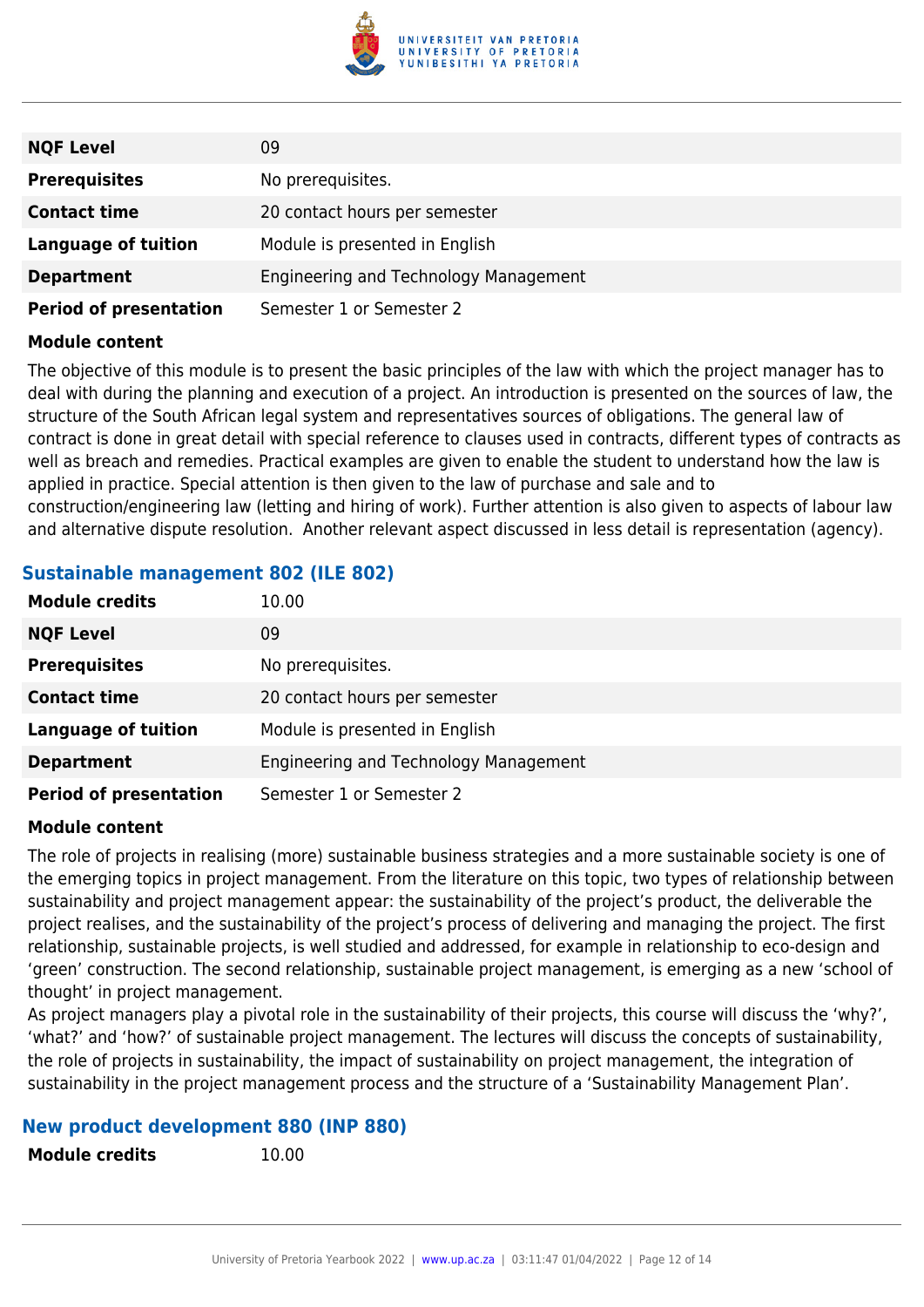

| <b>NQF Level</b>              | 09                                    |
|-------------------------------|---------------------------------------|
| <b>Prerequisites</b>          | No prerequisites.                     |
| <b>Contact time</b>           | 20 contact hours                      |
| <b>Language of tuition</b>    | Module is presented in English        |
| <b>Department</b>             | Engineering and Technology Management |
| <b>Period of presentation</b> | Semester 1 or Semester 2              |

The development of new products is a key business function. There is always a high risk of failure but the best companies manage to launch successful new products on a continuous basis. The objective of this module is to provide students with the concepts and insight necessary both to do product development and to manage it. The strategies, processes, tools and techniques used by leading-edge companies for new product development are introduced. The module examines different stages of product development, from idea generation to market testing and includes the assessment and selection of appropriate business models. The role and impact of fourth industrial revolution technologies, like rapid prototyping with 3D printing, are also considered. Key questions addressed in the module are: how does product/process development fit into the overall business context; what products, processes, systems or services should be developed; how does one go about developing a new product/process; and how should one measure performance in product/process development and improve? Further selected concepts and topics like design thinking, design management, success factors, relationship to systems engineering, reduction of uncertainty, and software for NPD are also introduced. Although the emphasis is on physical products, many of the concepts covered in the module are equally applicable to service development.

#### **New ventures and entrepreneurship 801 (IOE 801)**

| <b>Module credits</b>         | 10.00                                 |
|-------------------------------|---------------------------------------|
| <b>NQF Level</b>              | 09                                    |
| <b>Prerequisites</b>          | No prerequisites.                     |
| <b>Contact time</b>           | 20 contact hours per semester         |
| <b>Language of tuition</b>    | Module is presented in English        |
| <b>Department</b>             | Engineering and Technology Management |
| <b>Period of presentation</b> | Semester 1 or Semester 2              |

#### **Module content**

This module aims to provide a wider understanding of the concepts and importance of entrepreneurship and the requirements and processes in commercialising technology-based ventures.

The themes include methodology in screening opportunities and understanding the commercialisation process; compiling technology entrepreneurship strategies; product development process and business model development; understanding and protecting intellectual property; funding options for entrepreneurial ventures, and understanding the scope and content of a business plan.

#### **Programme and portfolio management 802 (IPM 802)**

| <b>Module credits</b> | 10.00 |
|-----------------------|-------|
|-----------------------|-------|